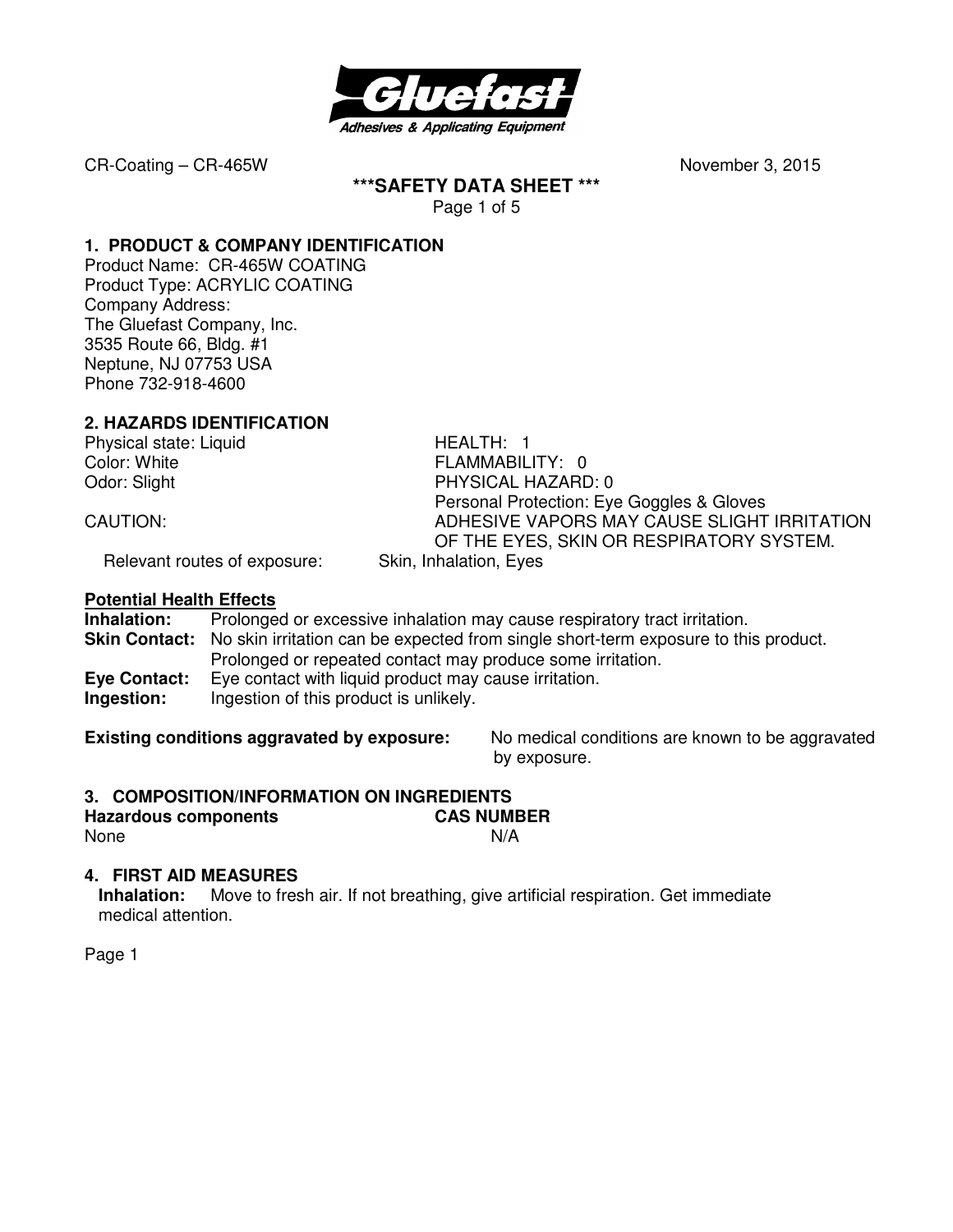

# **\*\*\*SAFETY DATA SHEET \*\*\***

Page 2 of 5

| <b>Skin contact:</b> | Immediately wash skin thoroughly with soap and water. Remove contaminated<br>clothing and footwear. Get immediate medical attention.          |
|----------------------|-----------------------------------------------------------------------------------------------------------------------------------------------|
| Eye contact:         | Rinse immediately with plenty of water, also under the eyelids, for at least 15                                                               |
|                      | minutes. Get immediate medical attention.                                                                                                     |
| Ingestion:           | DO NOT induce vomiting unless directed to do so by medical personnel.<br>Never give anything by mouth to an unconscious person. Get immediate |
|                      | modical attontion                                                                                                                             |

| mculuu ullomuun.                 |                                     |
|----------------------------------|-------------------------------------|
| <b>5. FIRE FIGHTING MEASURES</b> |                                     |
| <b>Flash point:</b>              | Greater than 200 degrees Fahrenheit |
| Auto ignition temperature:       | Unknown                             |

| Auto ignition temperature:            | Unknown                                                                                                                                                                    |
|---------------------------------------|----------------------------------------------------------------------------------------------------------------------------------------------------------------------------|
| Flammable/Explosive limits - lower:   | Not applicable                                                                                                                                                             |
| Flammable/Explosive limits - upper:   | Not applicable                                                                                                                                                             |
| <b>Extinguishing media:</b>           | For dry film use water, carbon dioxide (CO2) or ABC dry<br>chemical.                                                                                                       |
| Special firefighting procedures:      | When dried film burns, water (H2O), carbon dioxide (CO2),<br>carbon monoxide (CO), and smoke are produced.<br>Pyrolysis products may include some hazardous materials.     |
| Unusual fire or explosion hazards:    | None                                                                                                                                                                       |
| <b>Hazardous combustion products:</b> | NONE HAZARDOUS - contains no known hazardous<br>ingredients as defined by the Federal Hazardous<br>Substances Act or by the Dept. of Transportation under<br>CFR Title 49. |

#### **6. ACCIDENTAL RELEASE MEASURES**

Use personal protection recommended in Section 8, isolate the hazard area and deny entry to unnecessary and unprotected personnel.<br>**Environmental precautions:** 

**Environmental precautions:** Disposal of water/adhesive in accordance with federal, state and local regulations. Most states prohibit disposal of liquids in landfills. **Clean-up methods: Contain spill. Recover as much as possible for reuse.** Absorb remaining spill with an inert material. Ferric chloride & lime will assist in coagulation. Place into closed container and store in a safe location to await disposal. Wash the spill area with soap and water. Do not flush liquid material into public sewer or water system. Contact state or town municipalities for proper disposal instructions

#### **7. HANDLING AND STORAGE**

**Handling:** Avoid contact with eyes, skin and clothing. Wash thoroughly after handling. Gloves recommended. Wear proper personal protecting clothing and equipment. **Storage:** Store at room temperature. Rotate stock using oldest material first. Shelf life for opened containers is three months, unopened containers six months. For safe storage, store above 0 °C (32°F). KEEP FROM FREEZING.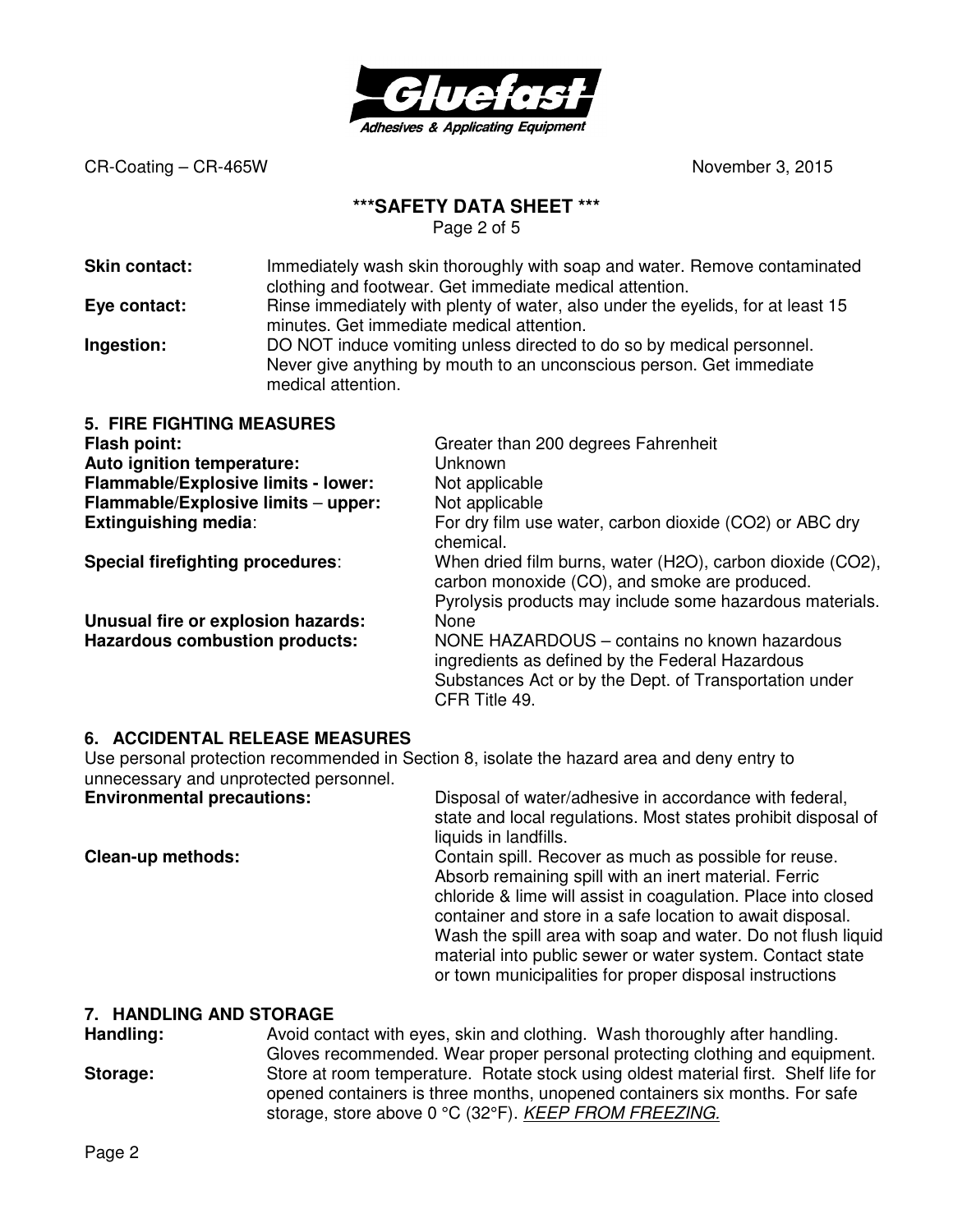

#### **\*\*\*SAFETY DATA SHEET \*\*\***  Page 3 of 5

# **8. EXPOSURE CONTROLS/PERSONAL PROTECTION**

**Employers should complete an assessment of all workplaces to determine the need for, and selection of, proper exposure controls and protective equipment for each task performed.** 

| <b>Hazardous components</b>                | <b>ACGIH TLV</b>    |                                                         | <b>OSHA PEL AIHA WEEL</b> | <b>OTHER</b> |  |
|--------------------------------------------|---------------------|---------------------------------------------------------|---------------------------|--------------|--|
| None                                       | N/A                 | N/A                                                     | N/A                       | N/A          |  |
| <b>Engineering controls:</b>               |                     | Effective exhaust ventilation should always be provided |                           |              |  |
|                                            |                     | to draw mists, fumes and vapors away from workers to    |                           |              |  |
|                                            |                     | prevent routine inhalation.                             |                           |              |  |
| <b>Respiratory protection:</b>             |                     | None required except if product is being sprayed where  |                           |              |  |
|                                            |                     | a NIOSH approved mask is recommended.                   |                           |              |  |
| Eye/face protection:                       | Safety goggles      |                                                         |                           |              |  |
| <b>Skin protection:</b>                    | Gloves recommended. |                                                         |                           |              |  |
| 9. PHYSICAL AND CHEMICAL PROPERTIES        |                     |                                                         |                           |              |  |
| <b>Physical state:</b>                     | Liquid              |                                                         |                           |              |  |
| Color:                                     | White               |                                                         |                           |              |  |
| Odor:                                      | Slight              |                                                         |                           |              |  |
| <b>Odor threshold:</b>                     | Not available       |                                                         |                           |              |  |
| Ph:                                        | $7.5 - 8.5$         |                                                         |                           |              |  |
| <b>Vapor Pressure:</b>                     | Water               |                                                         |                           |              |  |
| <b>Freezing Point/range:</b>               | 32F                 |                                                         |                           |              |  |
| <b>Melting Point/range:</b>                | N/A                 |                                                         |                           |              |  |
| <b>Specific gravity:</b>                   | 1.1                 |                                                         |                           |              |  |
| Vapor density:                             | Water               |                                                         |                           |              |  |
| <b>Flash Point:</b>                        |                     | Greater than 200 degrees Fahrenheit                     |                           |              |  |
| <b>Flammable/Explosive limits - lower:</b> | Not applicable      |                                                         |                           |              |  |
| Flammable/Explosive limits - upper:        | Not applicable      |                                                         |                           |              |  |
| <b>Autoignition temperature:</b>           | Unknown             |                                                         |                           |              |  |
| <b>Evaporation rate:</b>                   | Water               |                                                         |                           |              |  |
| <b>Solubility in water:</b>                | 100% Soluble        |                                                         |                           |              |  |

Page 3

**Solubility in water:** 

**Partition coefficient (n-octanol/water):** N/A **VOC content:** N/A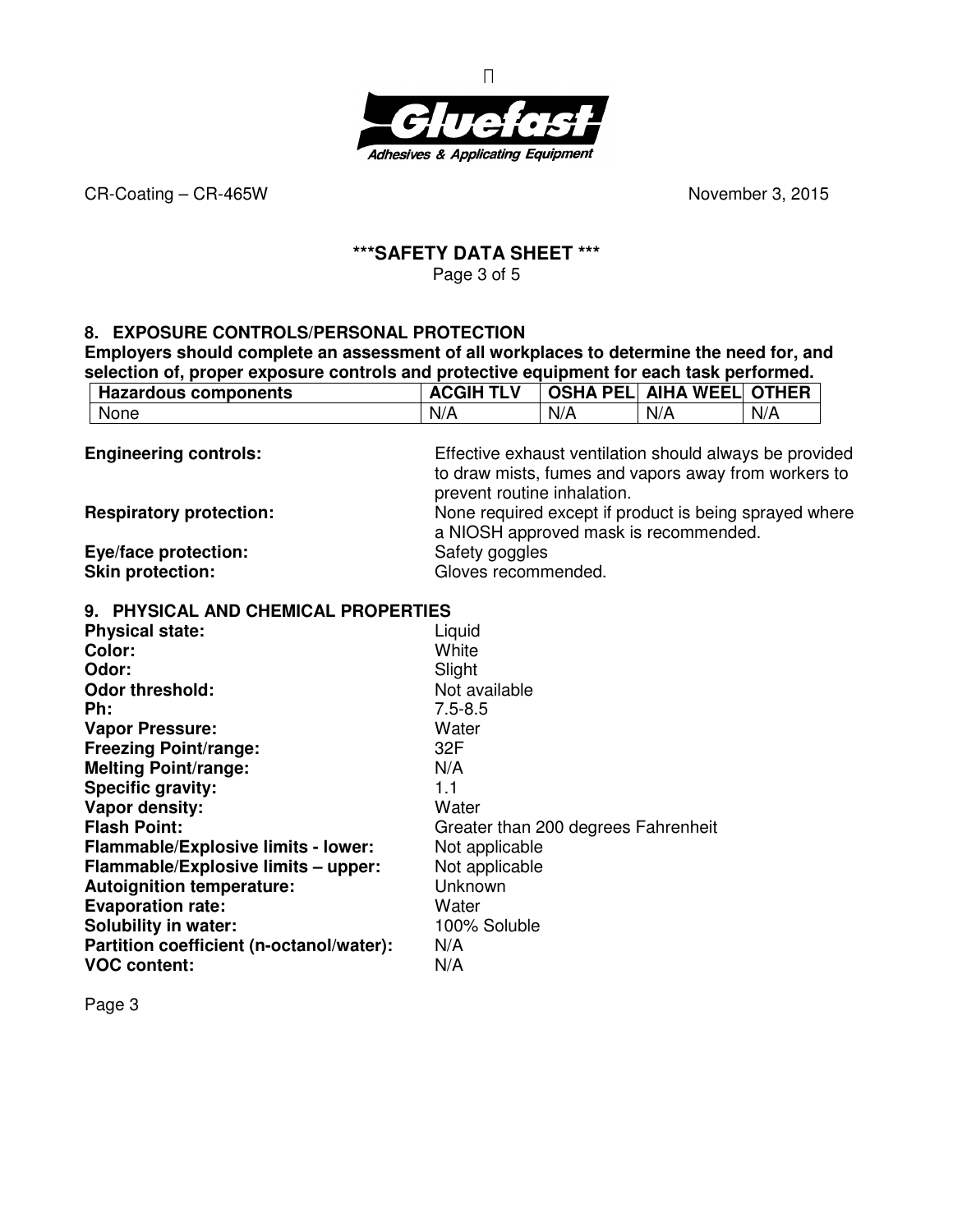

# **\*\*\*SAFETY DATA SHEET \*\*\***

Page 4 of 5

#### **10. STABILITY AND REACTIVITY**

| Stability                        | Stable                                                                                              |
|----------------------------------|-----------------------------------------------------------------------------------------------------|
| Hazardous reactions:             | Will not occur.                                                                                     |
| Hazardous decomposition products | Thermal decomposition may yield acrylic monomers.                                                   |
| Incompatible materials:          | Reacts with strong oxidizing agents and any water sensitive<br>materials. Avoid contact with brass. |
| Conditions to avoid:             | Do not freeze.                                                                                      |

#### **11. TOXICOLOGICAL INFORMATION**

| <b>Hazardous components</b> |      | NTB Carcinogen   IARC Carcinogen | <b>OSHA Carcinogen</b><br>(Specifically Regulated) |
|-----------------------------|------|----------------------------------|----------------------------------------------------|
| None                        | None | None                             | N/A                                                |
|                             |      |                                  |                                                    |
| <b>Hazardous components</b> | None | <b>Health Effects/</b>           | None                                               |
|                             |      | <b>Target Organs</b>             |                                                    |
| None                        |      | None                             |                                                    |
|                             |      |                                  |                                                    |

#### **12. ECOLOGICAL INFORMATION**

Ecological information: N/A

# **13. DISPOSAL CONSIDERATIONS Information provided is for unused product only.**

**Recommended method of disposal:** Disposal of water/adhesive in accordance with federal, state and local regulations. Most states prohibit disposal of liquids in landfills. Contact state or town municipalities for proper disposal instructions. **Hazardous waste number:** N/A

#### **14. TRANSPORT INFORMATION**

U.S. Department of Transportation Ground (49 CFR)

| Proper shipping name:                                                                     | CR465WGL-CR465WPL-CR465WDR            |
|-------------------------------------------------------------------------------------------|---------------------------------------|
| Hazard class or division:                                                                 | <b>None</b>                           |
| Identification number:                                                                    | <b>None</b>                           |
| Packing group:                                                                            | Carton, 5-Gallon Pail, 55 Gallon Drum |
| Product is not requisited, non bezardous and not restricted for transport by air or water |                                       |

Product is not regulated, non hazardous and not restricted for transport by air or water.

Page 4